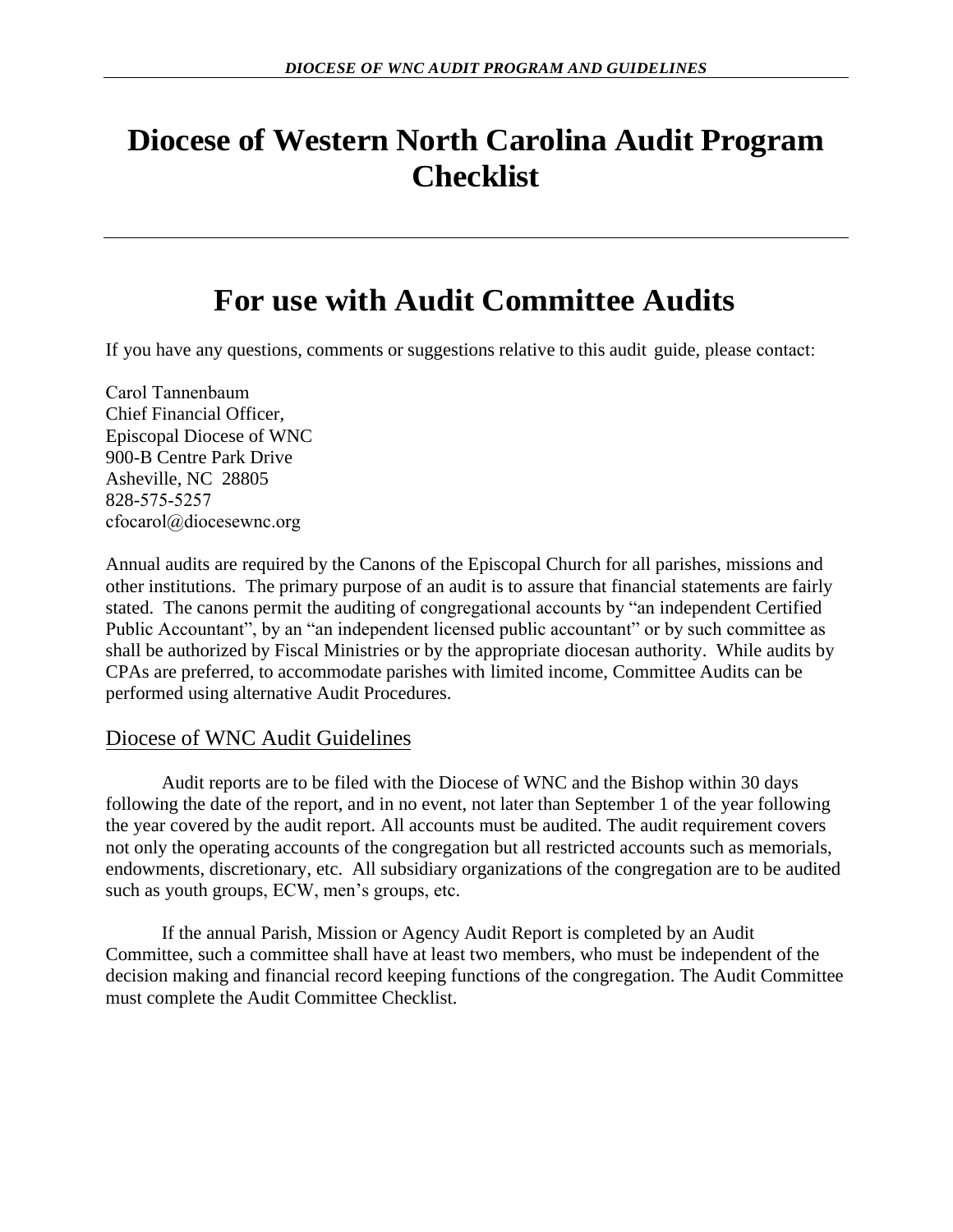# **AUDIT CERTIFICATE & CHECKLIST**

Audit for the period of **January 1, \_\_\_\_\_** to **December 31, \_\_\_\_\_\_**

| Parish/Mission |  |
|----------------|--|
| City           |  |
| Rector/Vicar   |  |
| Senior Warden  |  |
| Junior Warden  |  |
| Treasurer      |  |

| <b>Audit Date:</b>                                       |  |
|----------------------------------------------------------|--|
| Date Presented to the<br><b>Vestry</b>                   |  |
| Records Audited e.g.<br>Church, ECW and<br>Discretionary |  |
| <b>Audit Committee</b><br>Agency:                        |  |

# **Audit Certificate Sample Audit Committee Certificate**

To the Rector or Vicar, Wardens and Vestry:

The audit committee has completed the attached report and we believe that the accompanying financial statements fairly present all church accounts. The work done and this certificate are not to be construed as either an audit or review made in accordance with the standards of The American Institute of Certified Public Accountants.

Included in the report are recommendations, of which the following need to be addressed as soon as possible:

Sincerely, Members of the Audit Committee (*List names and phone numbers of Audit Committee Members and have each member sign the Audit Committee Certificate*)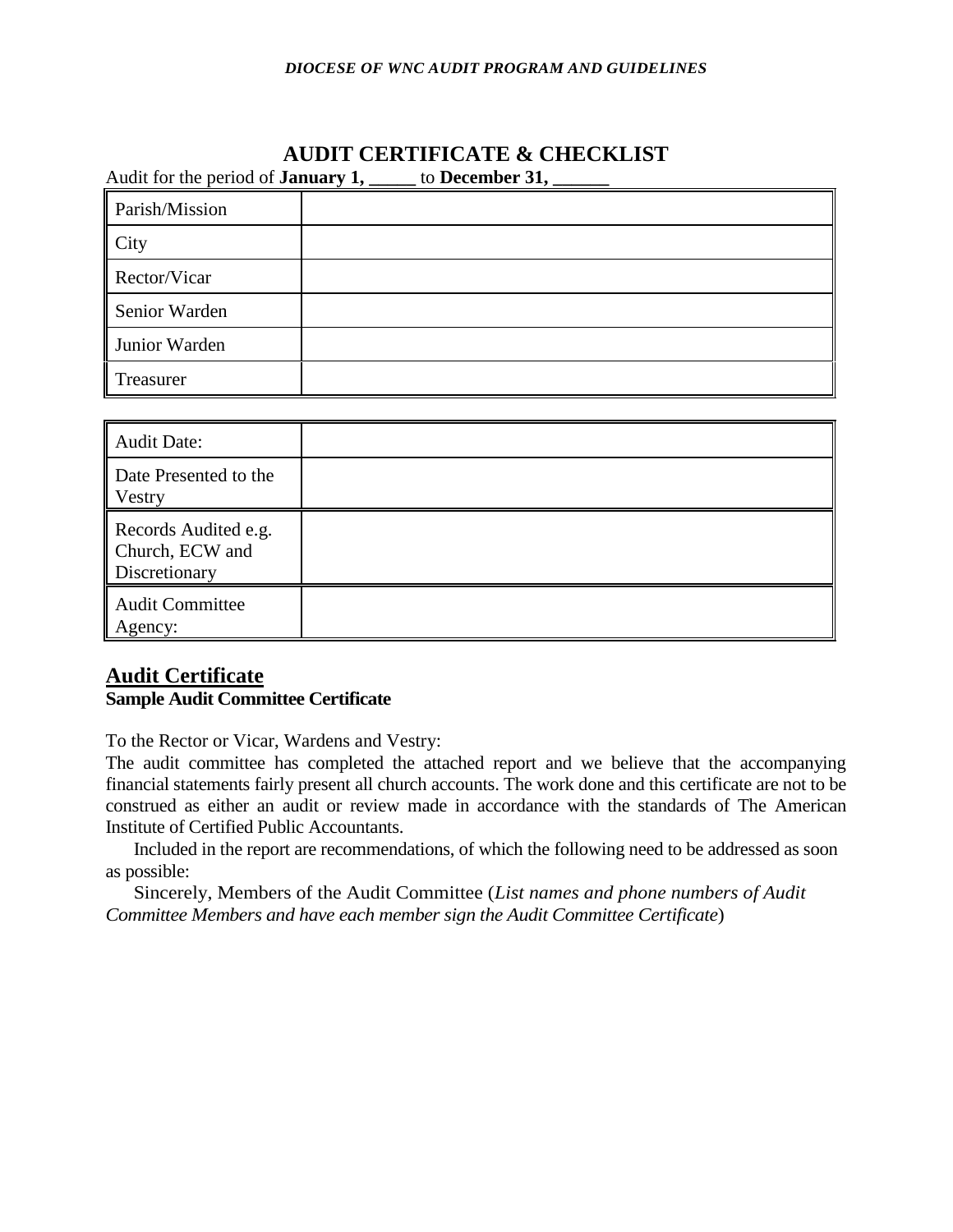# *DIOCESE OF WNC AUDIT PROGRAM AND GUIDELINES* **Audit Checklist & Recommendations**

## **Attachments:**

Status of last year's Audit Recommendations. Year-end financial reports for all funds The Year-end Parochial Report – reconciled to the year-end financial report

Audit Program Checklist

*General Information:*

|                |                                                     | <b>YES</b> | <b>NO</b> |  |
|----------------|-----------------------------------------------------|------------|-----------|--|
| $\mathbf{I}$ . | <b>PRE AUDIT Meeting</b>                            |            |           |  |
| a.             |                                                     |            |           |  |
|                | Objectives and scope of audit discussed             |            |           |  |
| b.             |                                                     |            |           |  |
|                | Time schedule arranged?                             |            |           |  |
| $\mathbf{C}$ . |                                                     |            |           |  |
|                | Reimbursement for out of pocket expenses discussed? |            |           |  |
| d.             |                                                     |            |           |  |
|                | Availability of workspace established?              |            |           |  |
| e.             |                                                     |            |           |  |
|                | Availability of required records established?       |            |           |  |
| f.             |                                                     |            |           |  |
|                | Assistance of staff requirements established?       |            |           |  |
| g.             |                                                     |            |           |  |
|                | Engagement letter setting forth agreements between  |            |           |  |
|                | Vestry and Audit Committee discussed?               |            |           |  |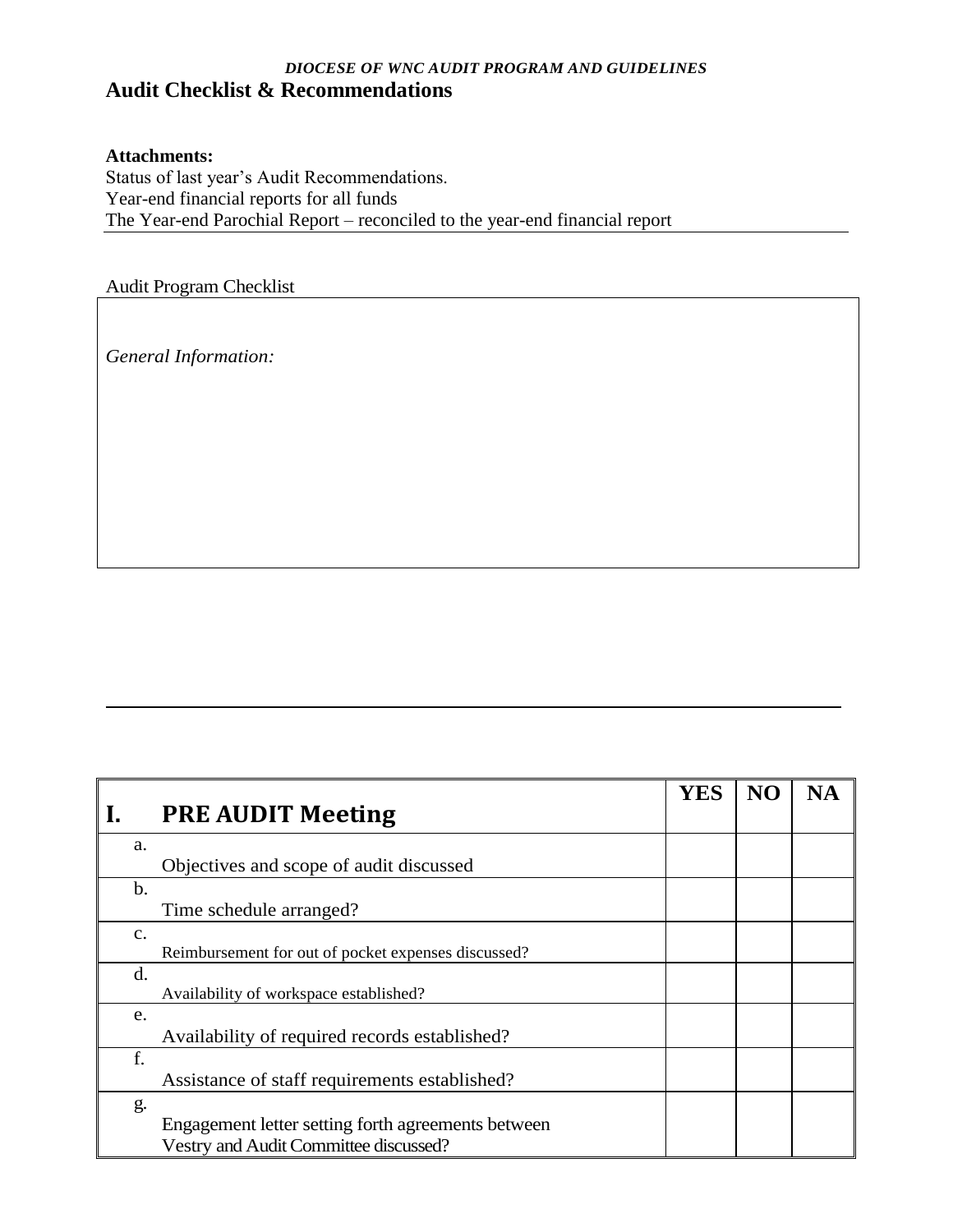| Н.<br><b>Pre-Audit Documents Required for</b>                               | <b>YES</b> | N <sub>0</sub> | <b>NA</b> |
|-----------------------------------------------------------------------------|------------|----------------|-----------|
|                                                                             |            |                |           |
| <b>Review:</b>                                                              |            |                |           |
| Original signed Vestry minutes                                              |            |                |           |
| <b>Annual Parochial Report</b>                                              |            |                |           |
| Minutes of any group authorized to disburse monies                          |            |                |           |
| Annual financial report to parish                                           |            |                |           |
| Treasurer's interim reports                                                 |            |                |           |
| Names of those authorized for check signing,                                |            |                |           |
| fund withdrawal or transfer, and disbursing approval                        |            |                |           |
| List of securities held                                                     |            |                |           |
| Arrangements made for receipt of unopened bank statement(s) or              |            |                |           |
| mailing of request for confirmation of bank balance(s), loan balance(s) and |            |                |           |
| investments                                                                 |            |                |           |
| Copy of previous year's audit and internal control letter                   |            |                |           |
| Organizational Chart                                                        |            |                |           |
| <b>Chart of Accounts</b>                                                    |            |                |           |
| <b>Budget</b>                                                               |            |                |           |
| General ledger                                                              |            |                |           |
| Cash receipts journal and Cash disbursements journal                        |            |                |           |
| Bank statements for audited year, plus last statement for previous year     |            |                |           |
| and first for current year                                                  |            |                |           |
| Paid checks and deposit slips                                               |            |                |           |
| Payroll records with Forms I-9, W-2, W-3, W-4, and                          |            |                |           |
| State and Federal withholding records                                       |            |                |           |
| <b>Other Investment Records</b>                                             |            |                |           |

|                |                                                                    | Yes |  |
|----------------|--------------------------------------------------------------------|-----|--|
| III.           | <b>Review of the Accounting Systems</b>                            |     |  |
| $\mathsf{A}$ . | Is the Manual of Business Methods in Church Affairs available?     |     |  |
|                | Is the Manual of Business Methods in Church Affairs utilized?      |     |  |
|                | Does the audit cover all funds of the church?                      |     |  |
| <b>B.</b>      | Is a year-end financial report for each fund (e.g. church; ECW and |     |  |
|                | Discretionary) attached to this report?                            |     |  |
| C.             | Is there a separate backup of the Treasurers' files?               |     |  |
|                | Is there a separate backup of the payroll?                         |     |  |
| D.             | Is there a separate backup of the computer files?                  |     |  |
| Е.             | Is a chart of accounts in use that includes all church funds?      |     |  |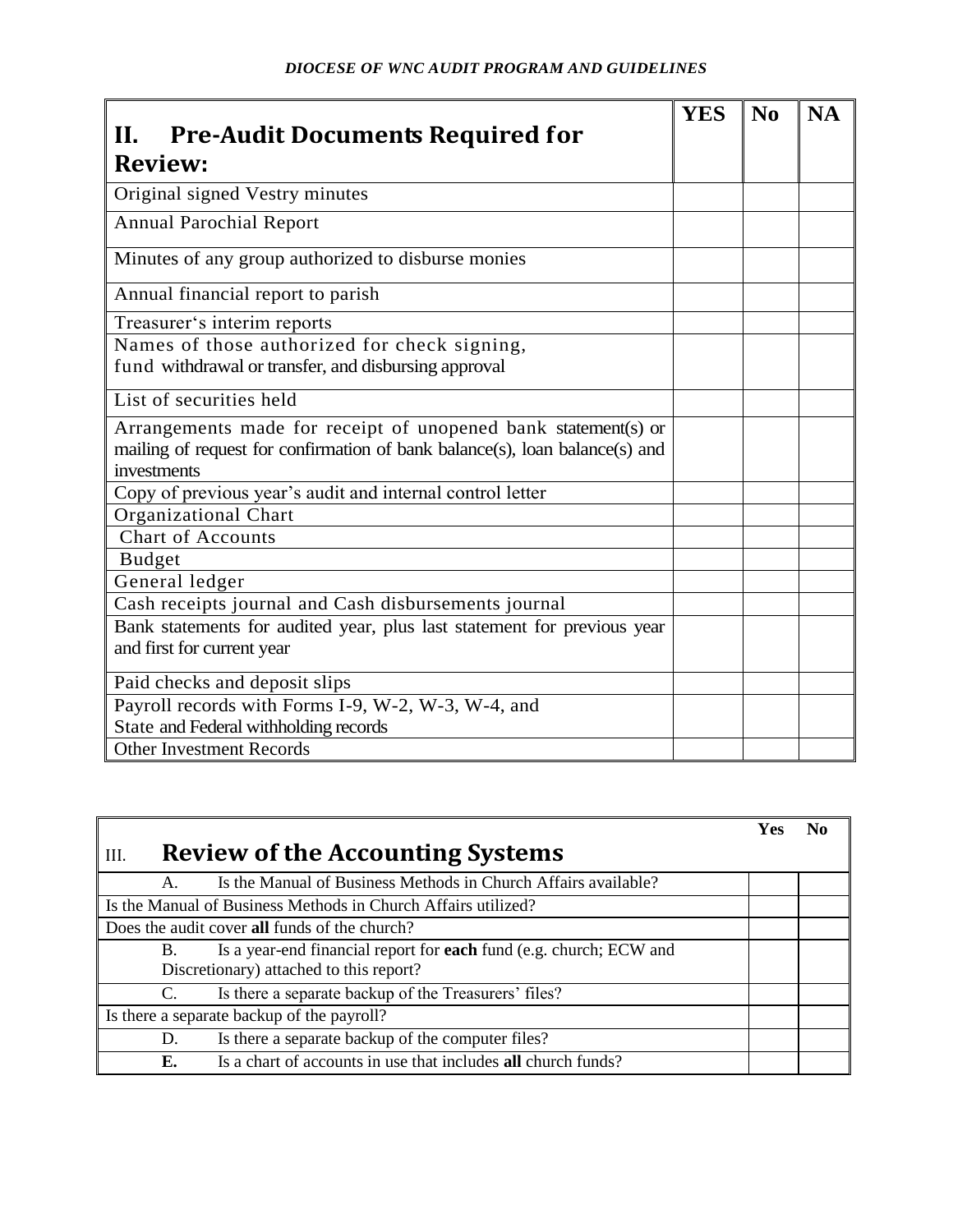**Accounting System Recommendations/Comments**:

|                                                                                          | <b>Yes</b> |  |
|------------------------------------------------------------------------------------------|------------|--|
| <b>Review of the Financial Reports</b><br>$\overline{IV}$                                |            |  |
| Have Financial Reports been issued monthly?                                              |            |  |
| Are any bank accounts in excess of FDIC?                                                 |            |  |
| Are the authorized signatory names and Federal Tax ID number on all bank accounts of the |            |  |
| church up-to-date?                                                                       |            |  |

**Financial Reports Recommendations/Comments:**

|                                                                                                             | Yes | $\bf No$ | N/A |
|-------------------------------------------------------------------------------------------------------------|-----|----------|-----|
| <b>Review of Documents:</b><br>V.                                                                           |     |          |     |
| Do Vestry minutes confirm approval of the annual budget?                                                    |     |          |     |
| Do Vestry minutes confirm acceptance of the monthly financial report?                                       |     |          |     |
| Do Vestry minutes confirm acceptance of the Treasurer's Report?                                             |     |          |     |
| Do the December Vestry Minutes reflect approval of the annual<br>housing allowance?                         |     |          |     |
| Are financial reports for all church funds provided to membership at<br>the church's annual parish meeting? |     |          |     |
| Was the Annual Parochial Report submitted?                                                                  |     |          |     |
| Where authorized check signers confirmed with the bank?                                                     |     |          |     |
| Has last year's audit and internal control letter been reviewed?                                            |     |          |     |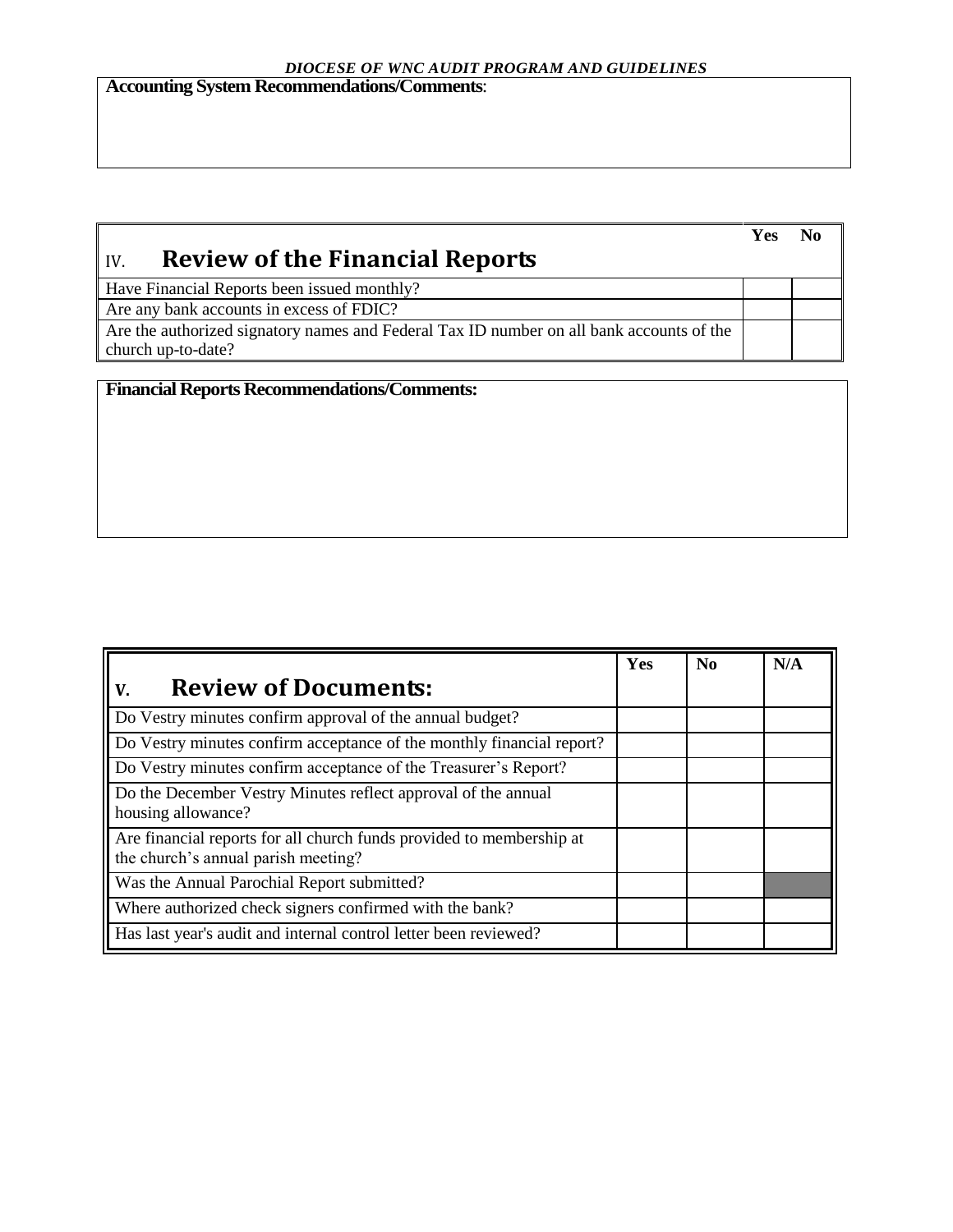**Documents Recommendations/Comments:**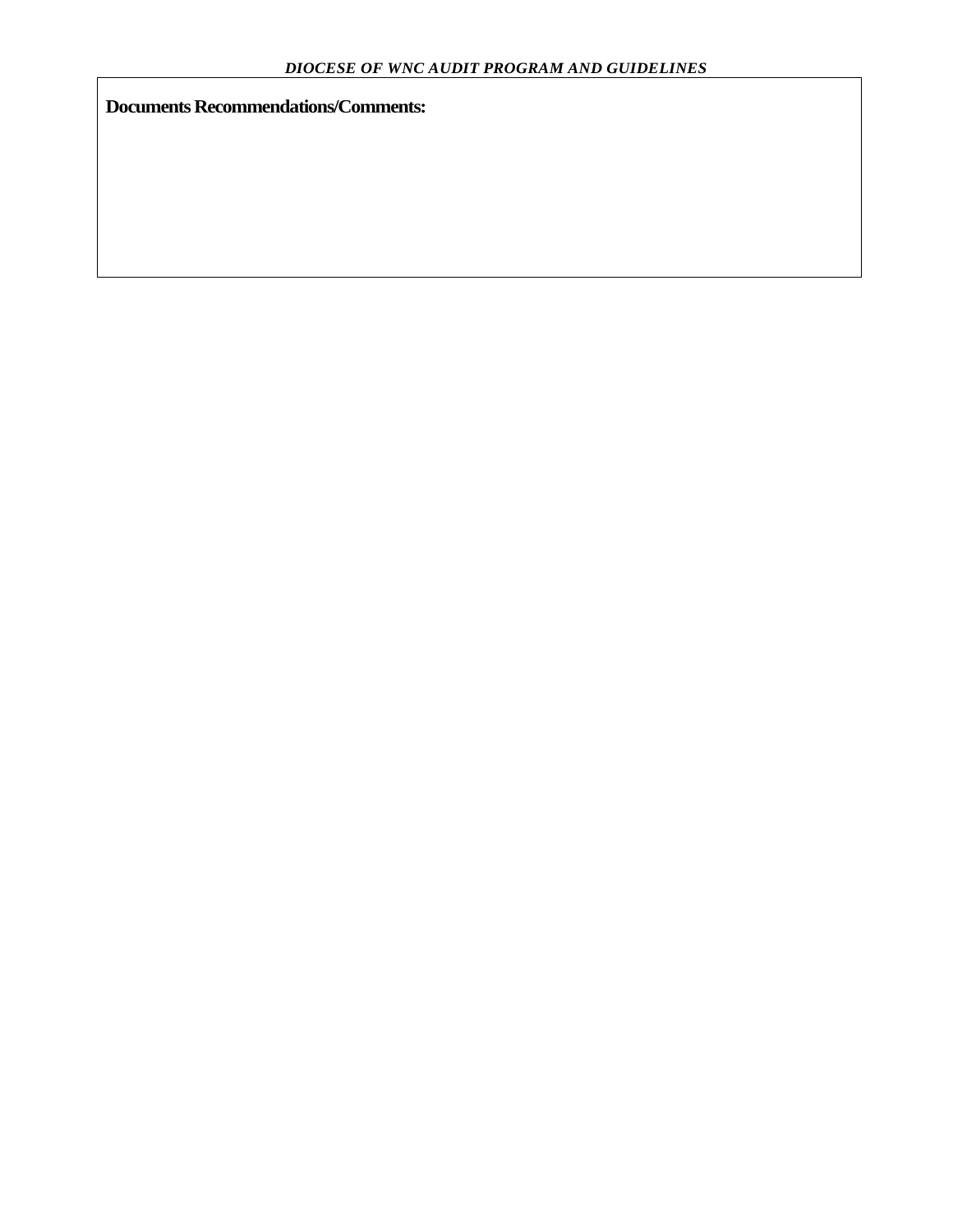|                                                                                                                 | <b>YES</b> | NO | <b>NA</b> |
|-----------------------------------------------------------------------------------------------------------------|------------|----|-----------|
| VI. CASH                                                                                                        |            |    |           |
|                                                                                                                 |            |    |           |
| Have paid checks been examined for authorized signatures?                                                       |            |    |           |
| Have the checks been compared to the disbursements journal for                                                  |            |    |           |
| payees and amounts?                                                                                             |            |    |           |
| Have all voided checks been accounted for?                                                                      |            |    |           |
| Has the subsequent January statement been reviewed?                                                             |            |    |           |
| Are disbursements supported by vouchers approved by authorized<br>party other than check signer?                |            |    |           |
| Are individuals designated to be responsible for assuring compliance                                            |            |    |           |
| with the terms and conditions of all grants, restricted contributions,                                          |            |    |           |
| endowments, etc. received?                                                                                      |            |    |           |
| Are two signatures required on checks for \$500 or more?                                                        |            |    |           |
| Is the bank notified immediately of all changes to authorized                                                   |            |    |           |
| check signers?                                                                                                  |            |    |           |
| Are all transfers between accounts traced?                                                                      |            |    |           |
| Does an authorized party other than a check-signer approve journal entries, and are they adequately documented? |            |    |           |
| Are all checking accounts (including Discretionary funds and Episcopal                                          |            |    |           |
| Church Women) in the name of the congregation using its Federal                                                 |            |    |           |
| <b>Employer Identification Number?</b>                                                                          |            |    |           |
| Is the petty cash fund imprest?                                                                                 |            |    |           |
| Are checking accounts reconciled monthly?                                                                       |            |    |           |
| Do the payees $\&$ amounts match the disbursements register?                                                    |            |    |           |
| Are cash and checks counted by at least two persons?                                                            |            |    |           |
| Are receipts records compared with bank deposits?                                                               |            |    |           |
| Does documentation support any checks written to "Cash"?                                                        |            |    |           |
| <b>Cash Checks &amp; Disbursements - Recommendations/Comments:</b>                                              |            |    |           |
|                                                                                                                 |            |    |           |
|                                                                                                                 |            |    |           |
|                                                                                                                 |            |    |           |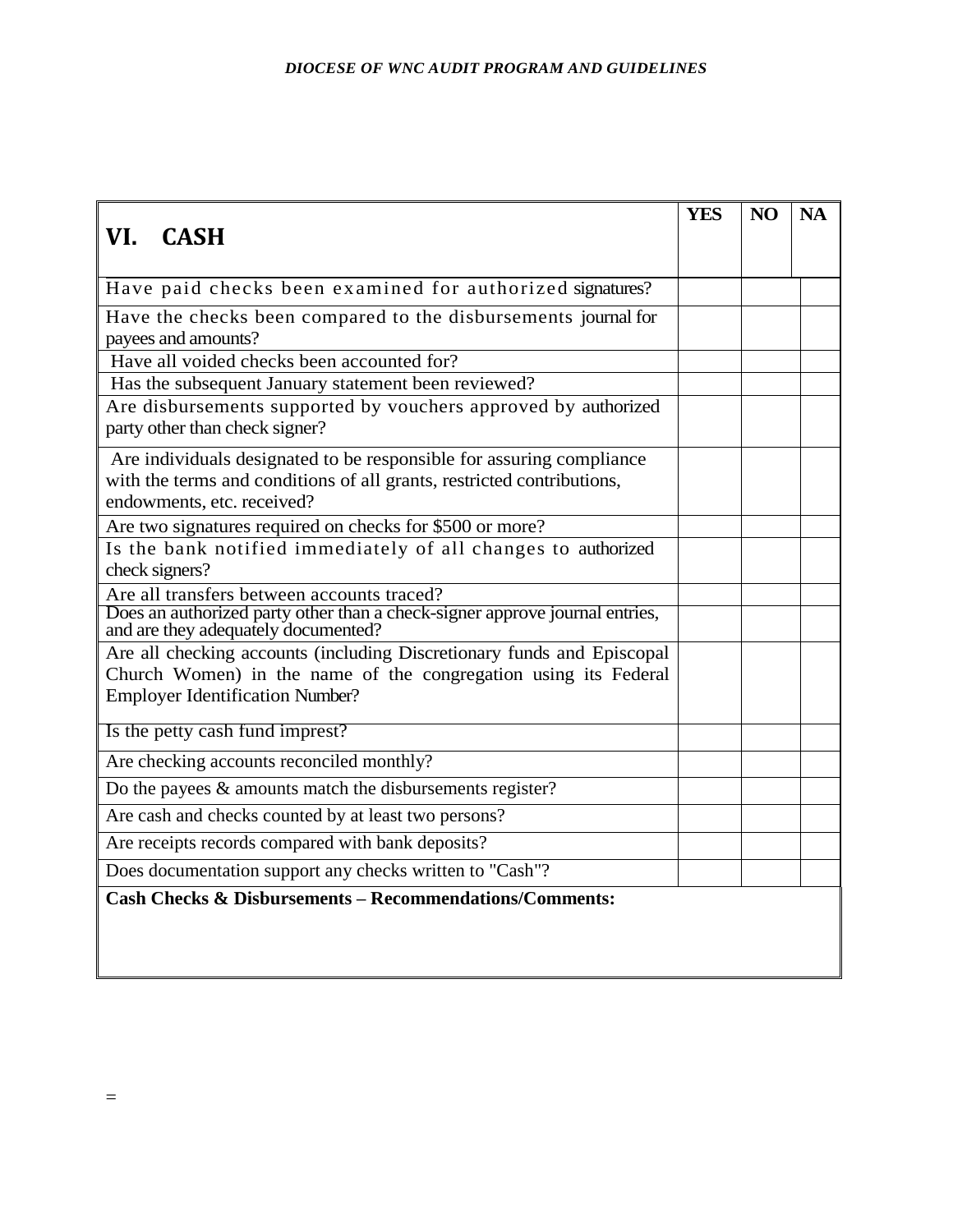|                                                                                                          | YES | NO | <b>NA</b> |
|----------------------------------------------------------------------------------------------------------|-----|----|-----------|
| <b>SECURITIES</b><br>VII.                                                                                |     |    |           |
| Is the securities list verified against subsidiary ledger accounts,                                      |     |    |           |
| validating serial numbers against purchase records of gifts?                                             |     |    |           |
| Is the name verified in which securities are registered?                                                 |     |    |           |
| In the case of coupon bonds, are unmatured coupons intact?                                               |     |    |           |
| Is the market value of securities established at the date of<br>the examination?                         |     |    |           |
| Has the vestry reviewed or created an investment policy in last<br>three years?                          |     |    |           |
| Are securities examined or confirmed if held by depository<br>or transfer agent?                         |     |    |           |
| Are brokers reports examined for securities bought or<br>sold through broker?                            |     |    |           |
| Were security purchases or sales authorized by appropriate Vestry action<br>and recorded in the minutes? |     |    |           |
| Have cash receipts records of dividends and interest been compared with record of securities held?       |     |    |           |
| Are securities recorded at FMV according to GAAP?                                                        |     |    |           |
| <b>Investments - Recommendations/Comments</b>                                                            |     |    |           |
|                                                                                                          |     |    |           |
|                                                                                                          |     |    |           |
|                                                                                                          |     |    |           |

|                                                                                                                                                         | YES | <b>NA</b> |
|---------------------------------------------------------------------------------------------------------------------------------------------------------|-----|-----------|
| <b>VIII. TRUST AND ENDOWMENT FUNDS</b>                                                                                                                  |     |           |
| Has a list of trust and endowment funds been obtained, including their<br>terms and locations of the investments?                                       |     |           |
| Has there been an examination of the deed of trust or agency                                                                                            |     |           |
| agreement for each trust and endowment fund?                                                                                                            |     |           |
| Have the agency accounting records been checked to determine<br>whether or not the terms of the trust or endowment funds are being<br>properly followed |     |           |

**Trust and Endowment Funds Recommendations/Comments:**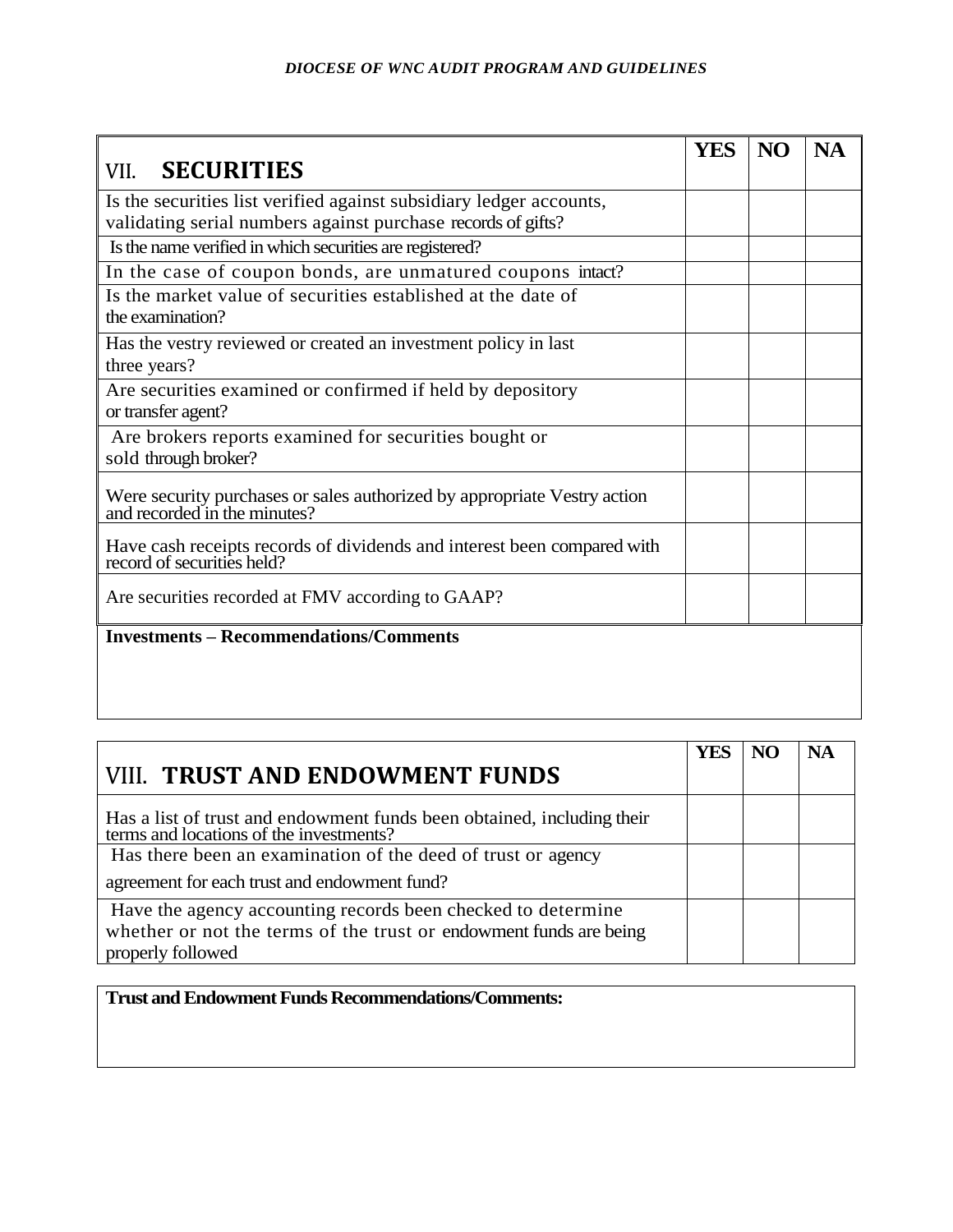|                                                                                                                       | <b>YES</b> | NO | <b>NA</b> |
|-----------------------------------------------------------------------------------------------------------------------|------------|----|-----------|
| PROPERTY AND EQUIPMENT<br>IX.                                                                                         |            |    |           |
| Is there a list of fixed assets, showing date of<br>a.<br>purchase and cost?                                          |            |    |           |
| $b$ .<br>Is an inventory identification procedure in effect?                                                          |            |    |           |
| $\mathbf{c}$ .<br>Using preceding information, has a physical examination of<br>assets been made, to extent possible? |            |    |           |
| d.<br>Have any deeds and titles required been<br>examined as evidence of ownership                                    |            |    |           |
| e.<br>Are land and buildings carried on financial statements                                                          |            |    |           |
| f.<br>Are any liens outstanding against property and equipment?                                                       |            |    |           |
| <b>Property and Equipment Recommendations/Comments:</b>                                                               |            |    |           |
|                                                                                                                       |            |    |           |
|                                                                                                                       |            |    |           |
|                                                                                                                       |            |    |           |

|                                                                                  | <b>YES</b> | NO | <b>NA</b> |
|----------------------------------------------------------------------------------|------------|----|-----------|
| Х.<br>PLEDGES AND OTHER GIFTS:                                                   |            |    |           |
| Do the records of total receipts per individual pledge agree with the amounts    |            |    |           |
| recorded and reported in the cash receipts journal?                              |            |    |           |
| Have the postings and arithmetic on individual pledge                            |            |    |           |
| records been tested?                                                             |            |    |           |
| Number of individual pledge records sampled:                                     |            |    |           |
| Is there budgeting of contributions that can be reasonably                       |            |    |           |
| estimated?                                                                       |            |    |           |
| Are contribution budgets periodically compared to actual,                        |            |    |           |
| and are significant differences investigated?                                    |            |    |           |
| Are records kept and periodically reviewed of gifts, such as                     |            |    |           |
| bequests, which are contingent on future events?                                 |            |    |           |
| Are future bequest and gift files, such as proceeds from life insurance          |            |    |           |
| policies or sale of property willed to a congregation, maintained on a           |            |    |           |
| current basis?                                                                   |            |    |           |
| Are files kept on life income, endowment, and annuity gifts, including           |            |    |           |
| information on the nature of the principal, investment of the principal, or use  |            |    |           |
| of the principal income, as well as correspondence with donors or beneficiaries, |            |    |           |
| and copies of pertinent documents?                                               |            |    |           |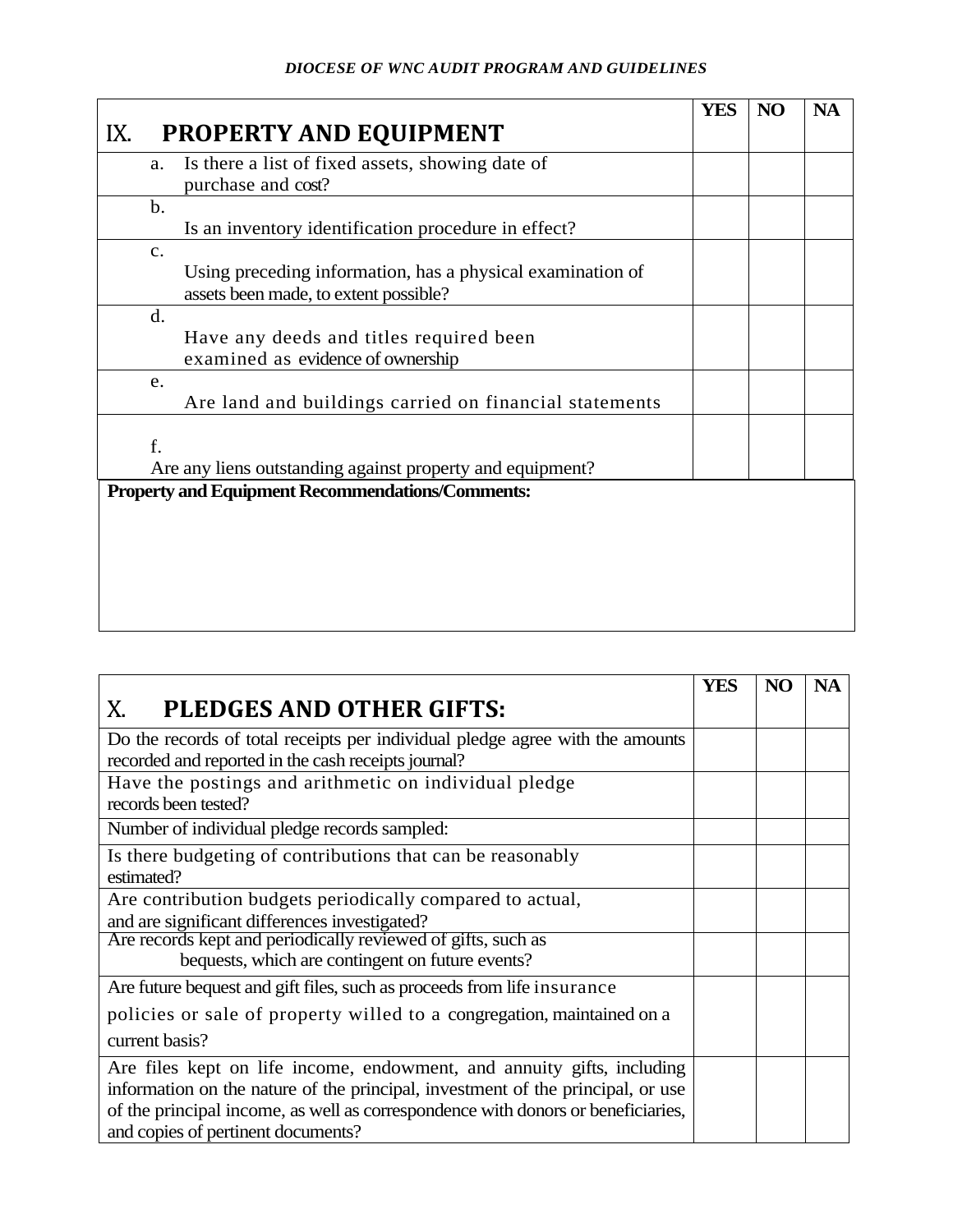| Are individuals designated to be resonsible for assuring compliance with the |  |  |
|------------------------------------------------------------------------------|--|--|
| terms and conditions of all grants, restricted contributions, and            |  |  |
| endowments, etc. received?                                                   |  |  |
|                                                                              |  |  |
| <b>Pledges/Support – Recommendations/Comments</b>                            |  |  |
|                                                                              |  |  |

|                                                                                                                                                                                                                               | Yes | N <sub>0</sub> | N/A |
|-------------------------------------------------------------------------------------------------------------------------------------------------------------------------------------------------------------------------------|-----|----------------|-----|
| <b>Review of Payroll Taxes and Other</b><br>XI.                                                                                                                                                                               |     |                |     |
| Liabilities:                                                                                                                                                                                                                  |     |                |     |
| Have total wages been reconciled with quarterly Federal Form 941,<br>Form W-2, and Form W-3?                                                                                                                                  |     |                |     |
| Have total withholding taxes been reconciled with Form 941?                                                                                                                                                                   |     |                |     |
| Have Federal $\&$ State with holding taxes been remitted on a timely<br>basis?                                                                                                                                                |     |                |     |
| Are pension payments up-to-date?                                                                                                                                                                                              |     |                |     |
| Is a signed Form W-4 on hand for all employees?                                                                                                                                                                               |     |                |     |
| Has all required indebtedness been properly authorized by the vestry<br>and the Diocese of WNC?                                                                                                                               |     |                |     |
| Have all Liabilities been confirmed by creditors?                                                                                                                                                                             |     |                |     |
| Is a detailed schedule of all loans prepared, including name of creditor,<br>date of origin, original amount of debt, interest rate payment schedule,<br>monthly payment, unpaid balance, loan purpose, and authorizing body? |     |                |     |

**Payroll Tax and Other Liabilities Recommendations/Comments:**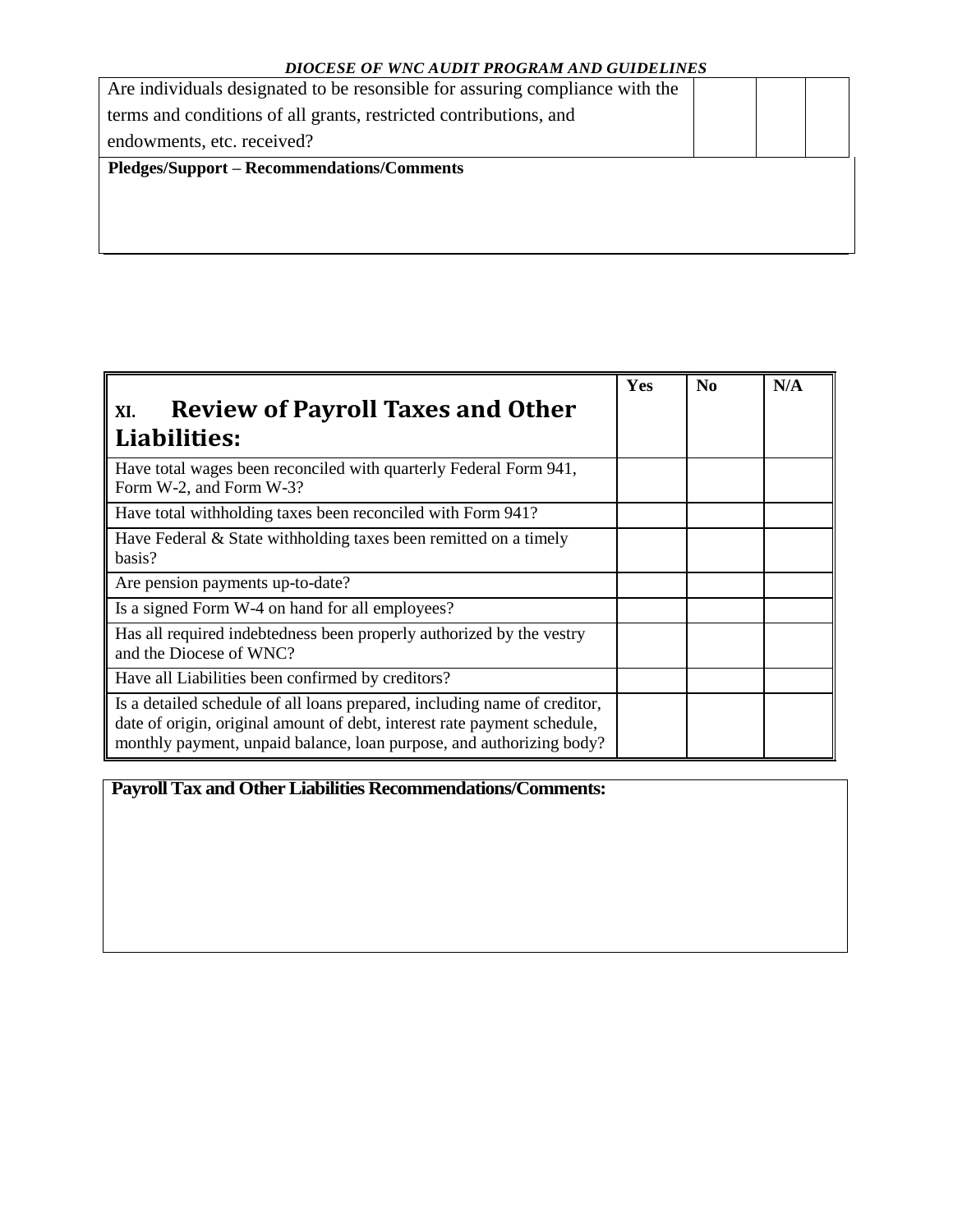|                                                                                                                     | <b>YES</b> | NC | <b>NA</b> |
|---------------------------------------------------------------------------------------------------------------------|------------|----|-----------|
| XII. PAYABLES:                                                                                                      |            |    |           |
| Have payments made subsequent to the end of the year been investigated                                              |            |    |           |
| for items which should have been included as an expense and account                                                 |            |    |           |
| payable in the audit year?                                                                                          |            |    |           |
| Have inquiries been made as to any unpaid items from the audit year that<br>should have been included as a payable? |            |    |           |
| Have inquiries been made as to any paid items from the audit year that                                              |            |    |           |
| should not have been expensed but recorded as a prepaid item?                                                       |            |    |           |

**Payables Recommendations/Comments:**

| <b>Review of Insurance and Risk Control:</b><br>XIII.                                                                                              | Yes | N <sub>0</sub> | N/A |
|----------------------------------------------------------------------------------------------------------------------------------------------------|-----|----------------|-----|
| Have all Insurance Policies been reviewed?                                                                                                         |     |                |     |
| Are all church activities covered by insurance policies?                                                                                           |     |                |     |
| Are the limits of coverage adequate?                                                                                                               |     |                |     |
| Are the deductibles appropriate?                                                                                                                   |     |                |     |
| Is there a current space use agreement and/or insurance certificate on file<br>for all organizations regularly using the church property/facility? |     |                |     |

**Insurance and Risk Control Recommendations/Comments:**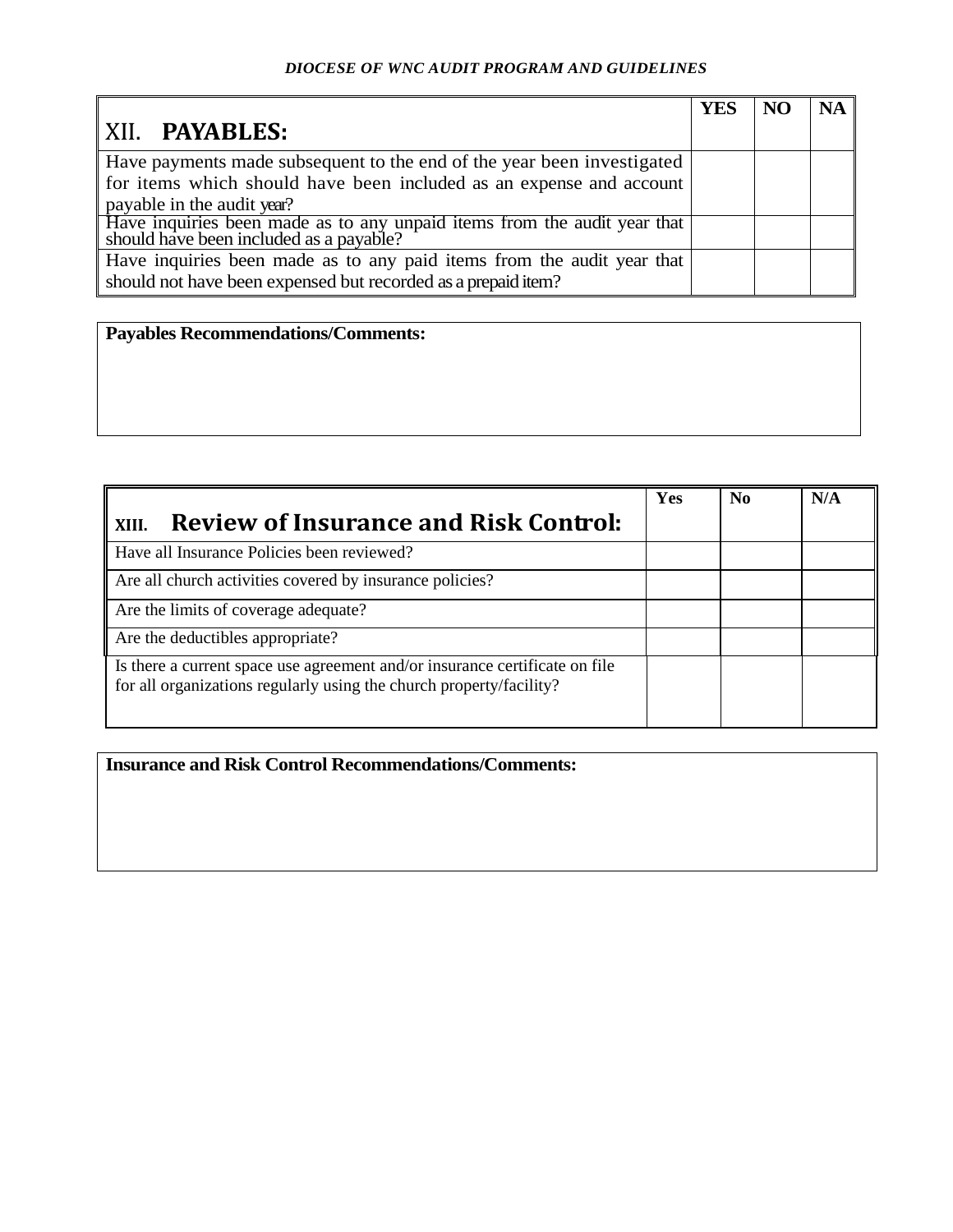#### **Section D. Instructions for the Audit Program**

- *1. General:* The following suggested procedures are merely acts that can be used to determine the appropriateness of the financial statements presented. An audit is a series of procedures to test, on a predetermined selective basis, the various transactions occurring in the year under examination. It is unrealistic to examine every transaction for the year. Therefore, certain tests are necessary to verify the reasonableness of all transactions.
- *2. Pre-Audit Needs:*
	- a. Obtain a preliminary understanding of the accounting systems (both manual and computer) that generate significant financial statement items and of related principal internal accounting controls.
	- b. Obtain copies of the minutes of the Vestry meetings for the period under examination. This should include the minutes of any committee authorized to receive and disburse monies. Read the minutes regarding the election of officers, compensation of personnel, bonding of the treasurer, budget approvals, contracts entered into, items purchased, monies borrowed, purchase and sale of securities, resolution confirming clergy housing allowance for tax purposes, etc. This should be done before the actual examination of any accounting records. You may need to see the minutes of the previous year if they contain authorizations for expenditures in the year being audited.
	- c. Obtain a copy of the previous audit complete with the Committee Audit Findings on Policies and Procedures. This provides a firm set of starting balances which may differ from the Treasurer's reports. It will also offer the chance to check on the progress of corrections of management control deficiencies, an important part of the teaching process.
	- d. Obtain a copy of the annual financial statements as prepared and presented by the treasurer.
	- e. Review the procedures being used to account for church monies. Identify by name and position the individuals with responsibility for financial operations and decisions and verify with them that all the funds of the congregation are included in the statements.
	- f. Identify all bank accounts and authorized check and withdrawal signers, including those under separate treasurers.
	- g. Request that all accounting records of all funds be presented together including:
		- 1) Chart of Accounts and Organization Chart
		- 2) General Ledger
		- 3) Cash Receipts Journals
		- 4) Cash Disbursements Journals
		- 5) Bank Statements including canceled checks
		- 6) Paid Invoices
		- 7) Individual payroll records including Forms W-4 and I-9
		- 8) Evidence of other investments
		- 9) Pledge Records by individual and total
	- h. Meet with members of the Finance Committee to discuss the annual financial statements. Inquire about the occurrence during the year of any significant matters of which the auditor should be informed. Also, inquire into significant variances noted on the financial statements.
	- i. Request a location in which to perform the audit. The audit can be more thoroughly and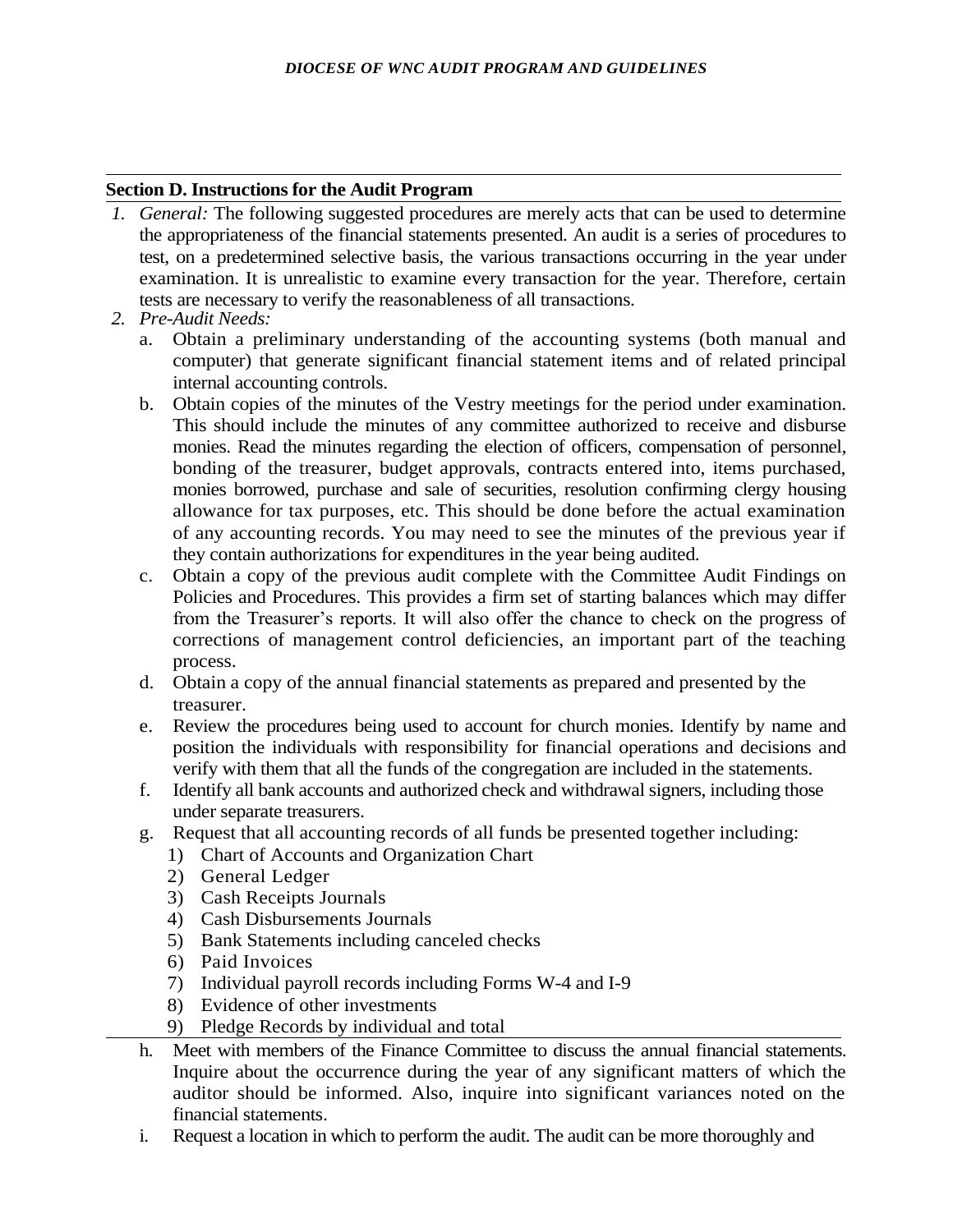efficiently performed if it is conducted where the records are located.

### 3. *Receipts:*

- a. Plate offerings: Cash receipts journal entries should be traced to weekly cash receipts records on a test basis.
- b. Pledge receipts:

Pledge receipts should be verified by tracing cash receipt entries to individual pledge records on a test basis. A minimum of 10% of postings should be traced. Results will indicate if a broader sampling is necessary.

Adding machine tapes should be made of the individual pledge records with the total agreeing with the total pledge payments reported.

Random selection of individual pledge records should be tested for accurate total and balance. A minimum of ten percent should include the same individuals as above.

If the auditor is engaged before year end and if the church sends statements to the pledgors, the auditor can save time and effort by supervising the mailing of the year end statements. The auditor can then use this mailing to obtain direct confirmation.

The auditors should always review the pledge receipts of the congregation personnel involved in money transactions.

The decision regarding the size of the representative sample of postings and pledge records for examination depends on the dollars involved and the sophistication of the parish records.

- c. Contributions from congregation organizations: Receipts must be listed separately for each organization and amounts entered in the cash receipts journal, traced to the weekly cash receipts records. These listed amounts shall be confirmed with their sources.
- d. Contributions from the Diocese: Receipts must be listed and amounts entered in the cash receipts journal, traced to weekly cash receipts records.
- e. Investment and endowment income: Income from securities should be verified by an examination of the brokerage house statement. Income from investment accounts should be verified by an examination of the statements provided or confirmed by the trustee or agency. Income from savings bank deposits should be confirmed by the bank.
- f. Restricted income: Income received for special purposes should be noted by the auditor who should trace the cash receipts journal entries to the weekly cash receipts records. The auditor should also be satisfied that the income was used for the purpose for which the gift was made.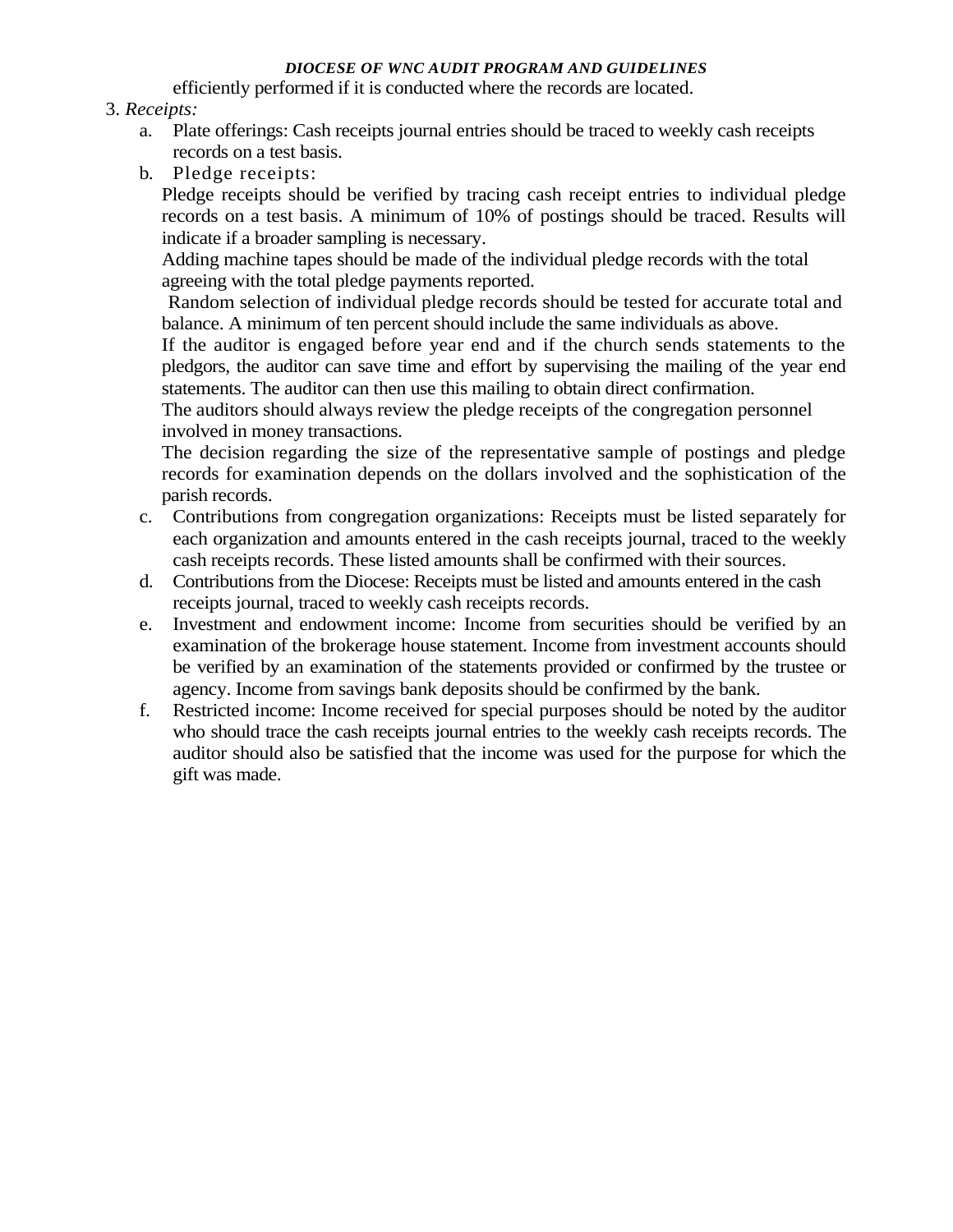- g. Non-income receipts: Verify all cash receipts journal entries by tracing them and ascertaining that the proper authorization has been given for any transfer or inter-fund borrowing, or for the sale or redemption of any investments or property.
- h. All cash receipts records should be traced to duplicate deposit slips or bank statements to ascertain that these receipts are deposited intact.
- i. Petty cash: The auditor should be satisfied that a proper imprest system is being maintained. Petty cash is not to be used to cash personal checks. Cash flow and size of fund over audit period should be checked for possible misuse.
- j. All receipts should be compared to budgeted amounts and material variances should be explained.
- k. Contributions of tangible assets or services. Refer to Chapter III (Bookkeeping) for discussion and proper treatment of these contributions.
- l. Verify the totals in the cash receipts records for two to three months. Check postings of monthly totals to the general ledger or to the monthly financial statements.

## *4. Disbursements:*

- a. Tests are to be made to satisfy that disbursements have been accurately classified, and that invoices supporting the disbursements have been properly approved and canceled or marked "PAID".
- b. The committee must be familiar with the financial statement expenditure categories listed on the congregation's chart of accounts.
- c. All disbursements should be compared to budgeted amounts and material variances should be explained.
- d. Testing of Disbursements: Select a sample of disbursements. A minimum of 10 percent of postings should be traced. Results will indicate if a broader sampling is necessary. Test the disbursements to invoices as follows:
	- 1) Compare invoices with the recordings in the cash disbursements journal for a sufficient number of items to assure the committee that they are fairly recorded and classified. Comparison should include vendor's name, date and amount billed.
	- 2) Examine invoices for verification signature that the items were received or services performed for a sufficient number of items so the committee may be satisfied that goods and services were acknowledged by a person authorized to do so.
	- 3) Check the arithmetic on invoices and vendors' monthly statements for a sufficient number of items to assure the committee that invoiced amounts were properly recorded on the statements.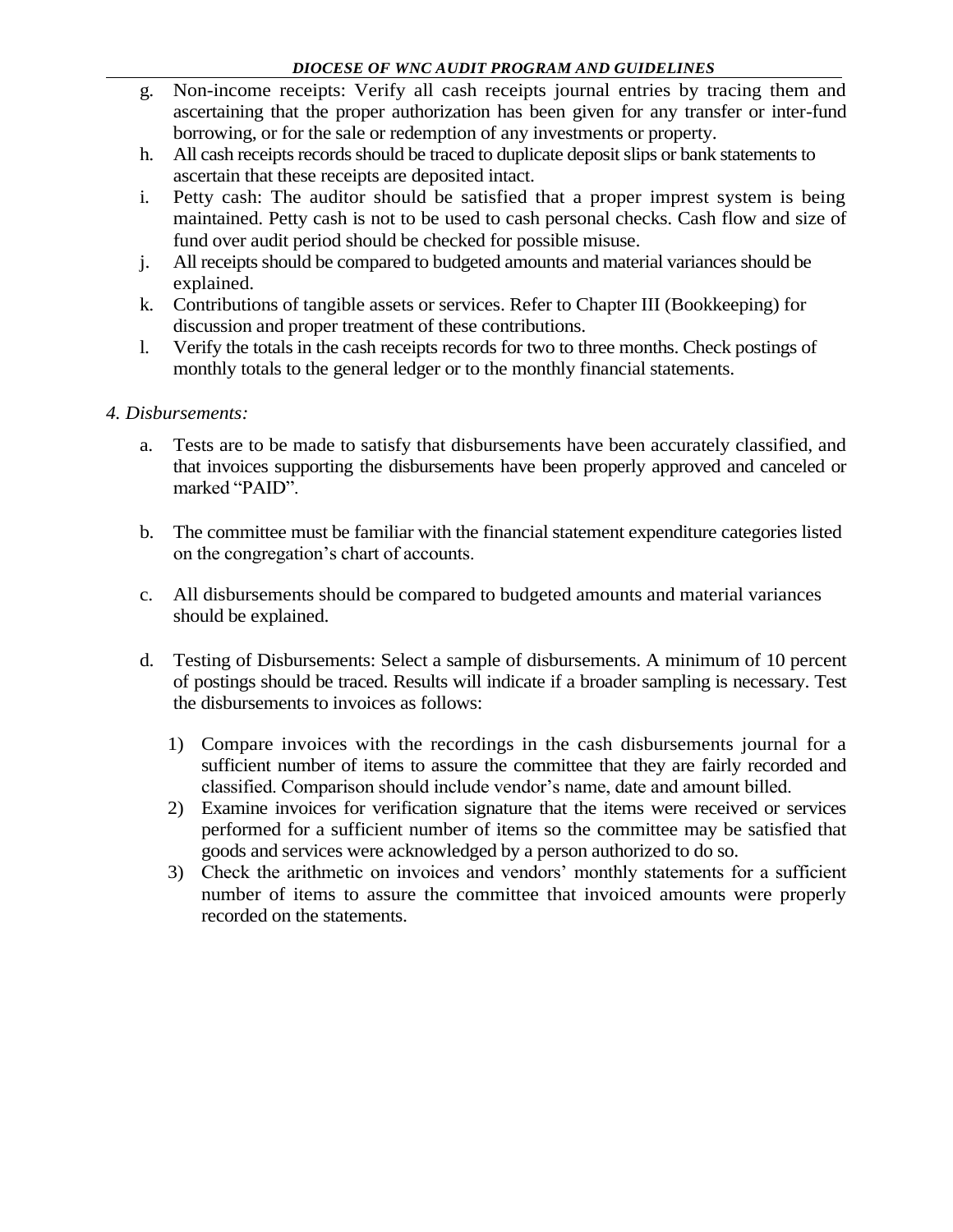- 4) Travel and business expense reimbursements should be checked to see that they are in accordance with the qualified reimbursement policy of the congregation. Reference Chapter IV (Taxes) for discussion of a qualified reimbursement policy.
- e. Verify the totals of the cash disbursements records for two to three months. Check postings of monthly totals to the general ledger or to the monthly financial statements.
- 5. *Bank Accounts:*
	- a. The committee should ascertain the number of bank accounts maintained and the purpose for which each is maintained.
	- b. The committee should examine the canceled checks for:
		- 1) Authorized signature(s)
		- 2) Proper endorsement
		- 3) Comparison with the cash disbursements journal for proper recording of payee and amount. If fewer than ten checks are written each month, then all items should be examined. If more than ten per month, a random sampling of two to three months would suffice if a good system of accounting were evident.
	- c. The auditor should account for all voided checks.
	- d. Outstanding checks from the previous period should be examined to determine proper bank clearing and amount. Any check outstanding for a period longer than three months from the balance sheet date should be questioned for satisfactory explanation.
	- e. The auditor should verify bank balances at the end of the period being audited and should check that the closing cash amount is correctly stated.

Examine the January bank statement following the close of the audit year for items impacting the audit year.

- f. Determine whether transfer of funds occurred between bank accounts near the date of the Statement of Financial Position. Determine that the transfers were recorded in the books in the same accounting period and that any transfers not recorded by the bank in the same accounting period appear in the appropriate bank reconciliation.
- 6. *Investments:*
	- a. Obtain or prepare a list of securities owned showing:
		- 1) The description of each security
		- 2) The serial number of bonds or securities
		- 3) The denomination of each security or its par value
		- 4) The interest rate of each bond
		- 5) The cost of each security and the amount recorded on the books
		- 6) The interest and dividends received during the year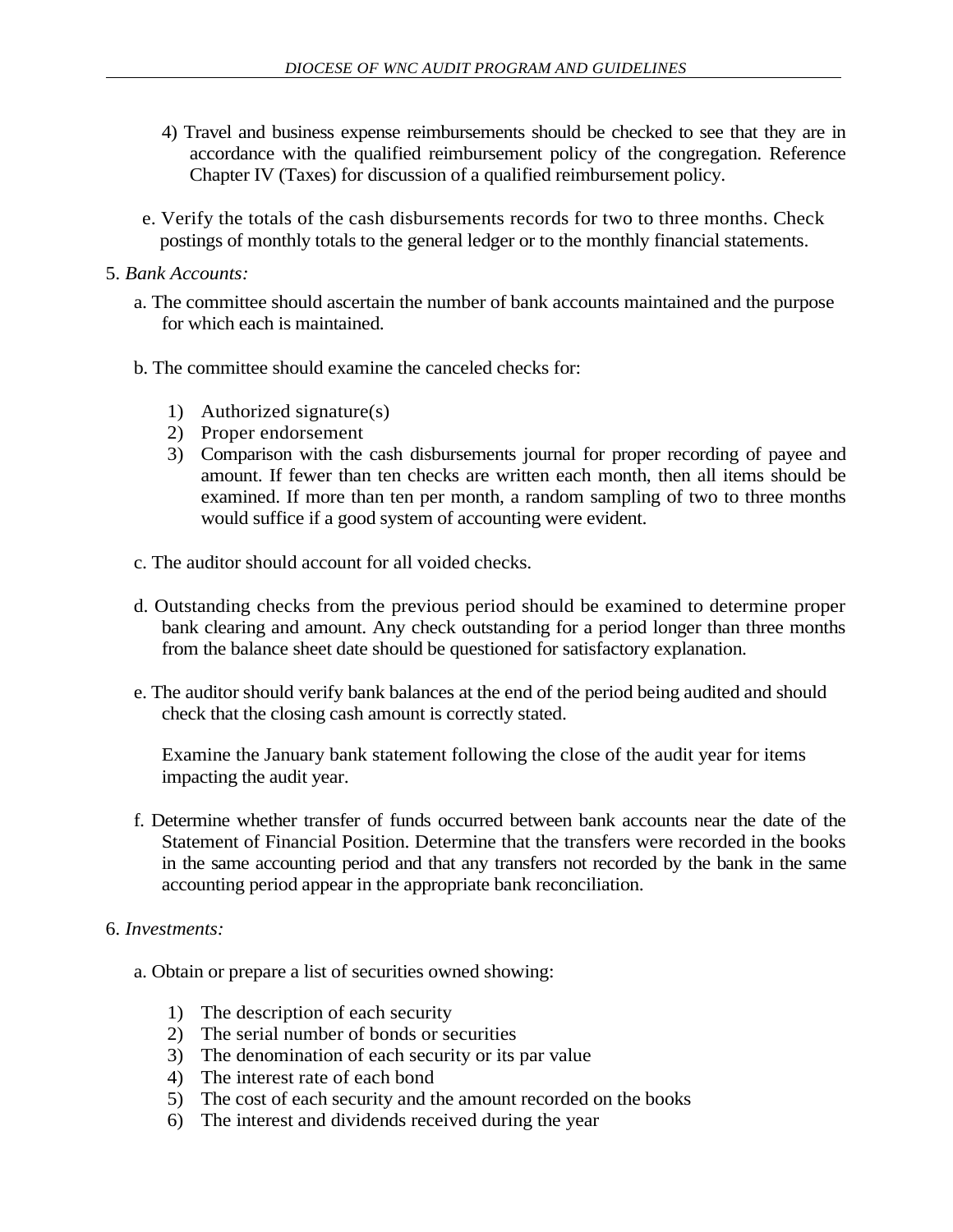- 7) The market value of each bond or security as of December 31 of the year being audited
- b. Review the investment summary for reasonableness, consistency of amounts between years and obvious omissions.
- c. Compare the securities listed with ledger accounts and/or with the statement. Whenever practicable, serial numbers should be compared with records of security purchases or gifts in order to obtain positive identification and to avoid the possibility of substitution.
- d. Examine securities listed or obtain confirmation from the holders if any are held by depositories. It is preferable for this examination to occur as close to the examination date as possible. Insure that the securities are registered in the name of the congregation or are endorsed appropriately to be transferable to the congregation. Examine the coupons on bonds to ascertain that unmatured coupons are intact.
- e. Examine all transactions for verification of acquisitions and disposition.
- f. Trace acquisitions to disbursement records and sales (dispositions) to receipts records.
- g. Examine broker statements and compare with investment ledger where applicable.
- h. The auditor should be satisfied that the securities are being adequately safeguarded.
- i. Examine securities for ownership, certificate number, dates, endorsements, assignments, etc.
- j. Verify any income that has not yet been distributed.
- k. Determine, by reference to dates of purchase and disposal of investment, interest rates and published dividend records, whether income earned and accrued income receivable have been appropriately recorded.
- 7. *Restricted Funds*:
	- a. Obtain or prepare a list of restricted funds showing:
		- 1) The source and date;
		- 2) Terms governing the use of principal and income;
		- 3) To whom and how often reports of condition are to be made, and
		- 4) How the funds are to be invested.
	- b. Examine the donor letter, or trust or agency agreement, for each new gift and contribution received during the fiscal year.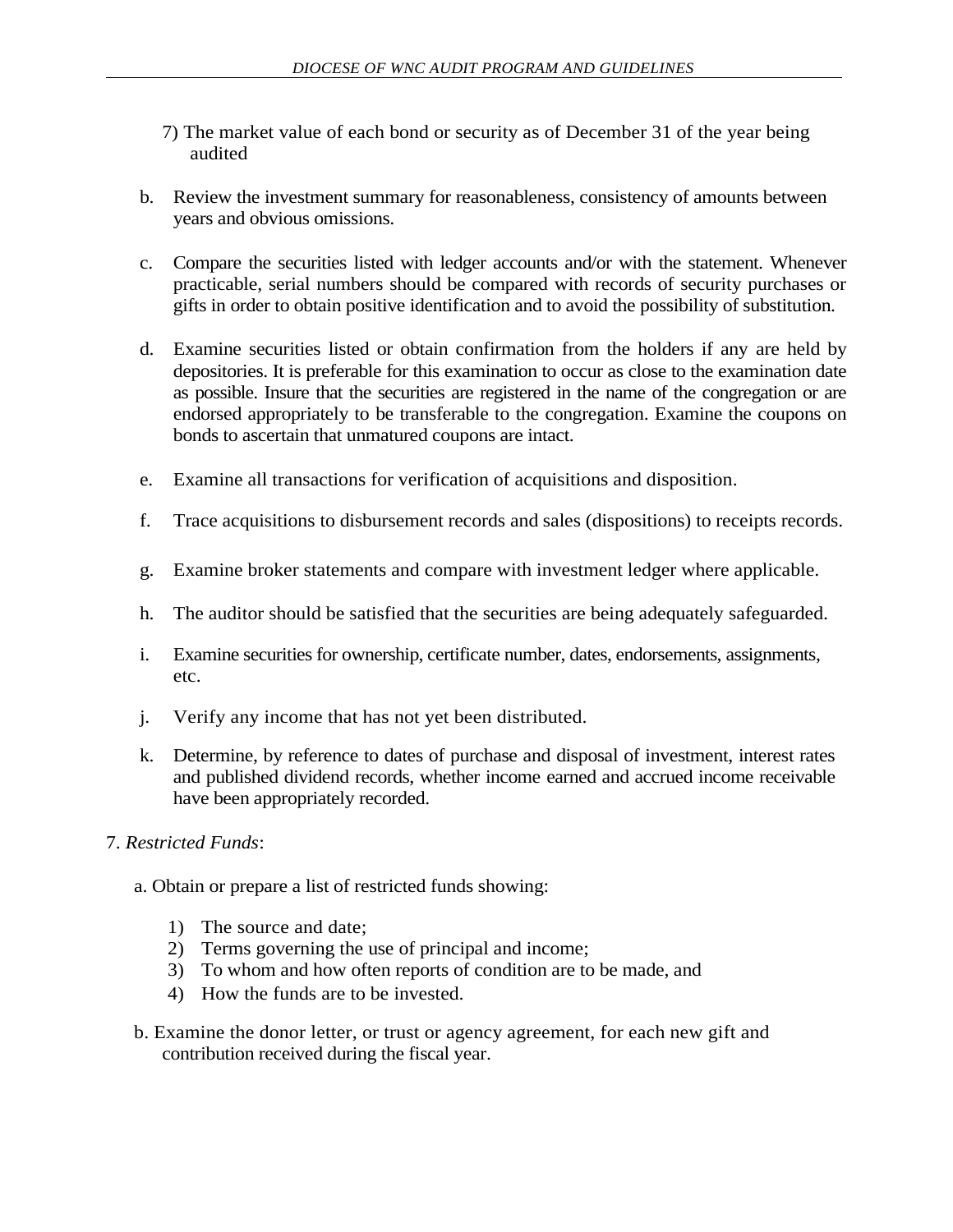## 8. *Loans:*

- a. Obtain or prepare a schedule of all loans to include:
	- 1) The name of the lending institution
	- 2) The date or origin
	- 3) The original amount of loan
	- 4) The interest rate and payment schedule
	- 5) The monthly payment
	- 6) The unpaid balance
	- 7) The purpose of loan
	- 8) The authorizing body
	- 9) The collateral for the loan
	- 10) The restrictions placed by the lender
- b. Review balances for reasonableness, consistency of amounts between years and obvious omissions.
- c. Determine that any loans from the year being examined had the proper authorization and were recorded in the minutes of the Vestry or mission committee.
- d. Verify, by direct communication with any lender, the outstanding indebtedness at the year-end as well as the terms of the indebtedness.
- e. Reconcile the unpaid balance of all loans as reported by the congregation records to the figure reported by the lending institutions.

#### 9. *Property and Equipment:*

- a. Obtain a list of fixed assets of significant amounts showing the cost and date of purchase, if known.
- b. Review balances for reasonableness, consistency of amounts between years, and obvious omissions.
- c. Examine all the deeds and titles of ownership related to the properties owned by the congregation. Review them for the proper recording of the name of the owner and to determine if any encumbrances or liens exist.
- d. Determine if any inventory identification procedure is in effect.
- e. The congregation must have a physical inventory of capital assets. A sampling test of this inventory is to be made by the committee.
- f. Ensure that all property and equipment is adequately insured.
- g. If depreciation of property is recognized, review entries for accuracy.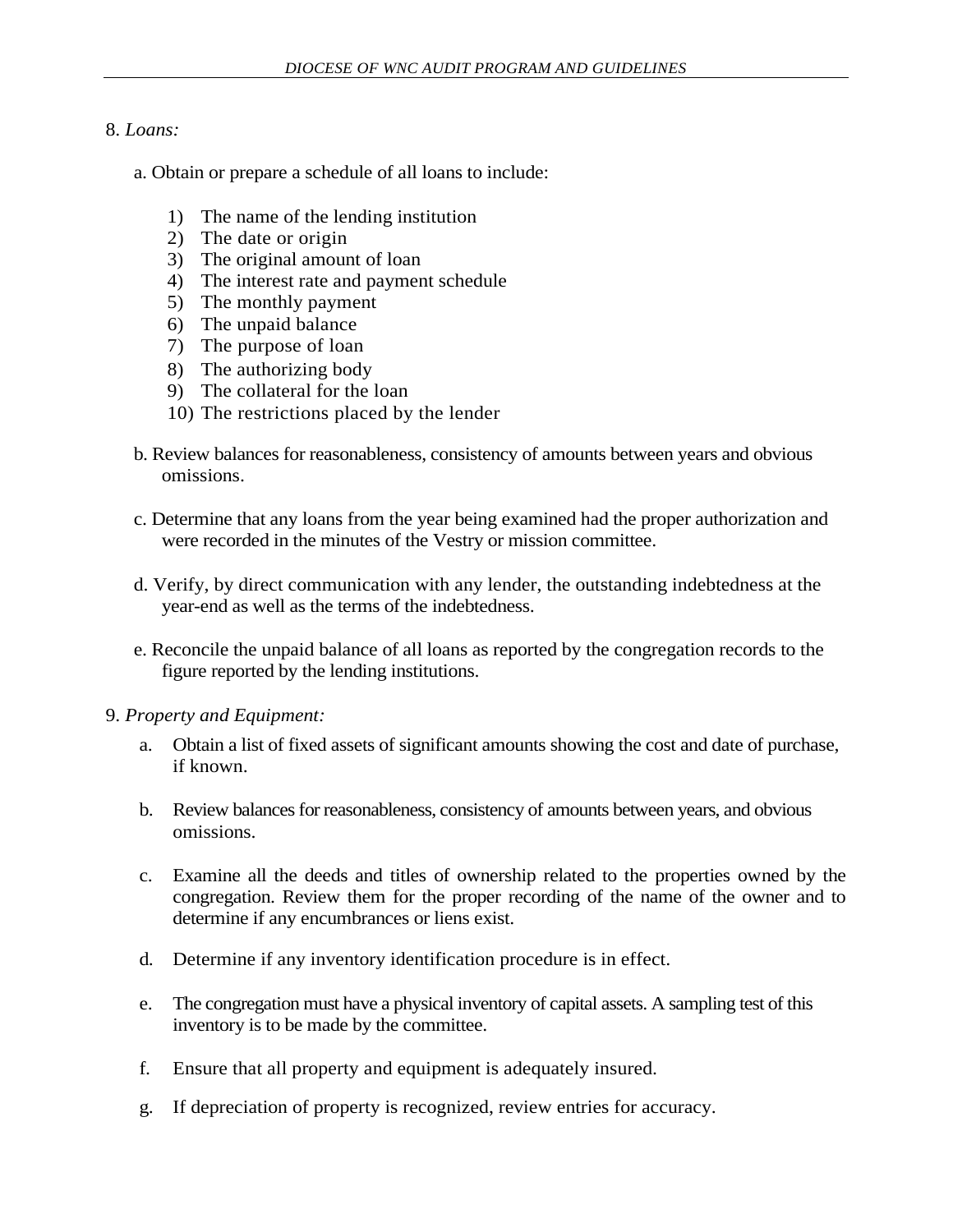# 10. *Payroll Records:*

- a. Examine the individual earnings records for name, address, social security number, number of exemptions, rate of pay, and effective date.
- b. Ensure that the salary paid is authorized and proper by comparing with the amount budgeted.
- c. Trace the individual earnings record postings to the check register.
- d. Reconcile total wages paid and total withholding taxes with the quarterly Form 941 and end-of-year Form W-3, checking that they were remitted on time.
- e. Determine if a current signed Federal Form W-4 and a Form I-9 (Immigration and Naturalization Service) is on file for each employee hired after November 6, 1986.
- f. Determine if a Form W-2 has been given to each employee (including the clergy) and that the Forms W-2 are correct and properly filed.
- g. Determine if Forms 1099 are being provided for all individuals who are not employees and unincorporated entities paid \$600 or more annually and all recipients of educational scholarship funds of \$600 or annually.

1998 Instructions for Forms 1099, 1098, 5498, and W-2G, Department of the Treasury, Internal Revenue Service, (p. 23, Scholarships) reads,

"Do not use Form 1099-MISC to report scholarship or fellowship grants. Scholarship or fellowship grants that are taxable to the recipient because they are paid for teaching, research, or other services as a condition for receiving the grant are considered wages and must be reported on Form W-2. Other taxable scholarship or fellowship payments (to a degree or non-degree candidate) are not required to be reported by you to the IRS on any form"

h. Test the payroll to be sure that a real employee exists for every payroll check written.

## 11. *Receivables and Payables:*

- a. Prepare a schedule of accounts receivable as of the date of the Statement of Financial Position. These may include pledge payments which were made after the end of the year in which the money was pledged or authenticate obligations owed to the congregation at year end.
- b. Prepare a schedule of accounts payable as of the date of the Statement of Financial Position. These may include monies owed by the congregation to vendors at year-end for goods and services received during the year being audited. Discuss with the treasurer any old or disputed payables.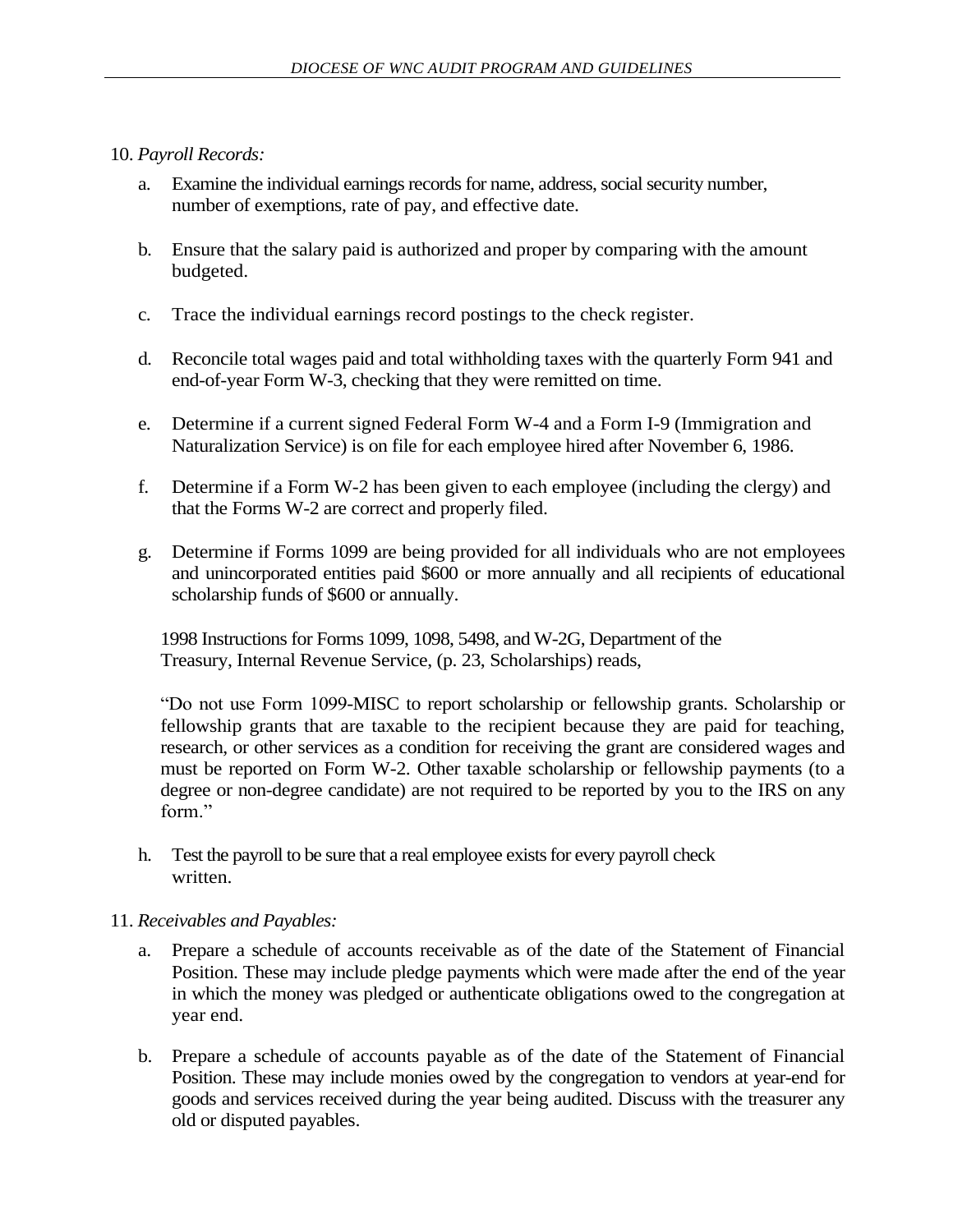- 12*. Insurance:* A schedule should be prepared listing the name of carrier, description of coverage, period of insurance, premium amount and date of premium payment for the following policies which the committee is to review:
	- a. Fire insurance on buildings and equipment
	- b. General Liability (Public Liability and Property Damage)
	- c. Burglary
	- d. Fine Arts
	- e. Malpractice
	- f. Worker's Compensation
	- g. Fidelity Bond
	- h. Automobile coverage on cars owned by the congregation
	- i. Non-ownership liability insurance for cars owned by others when used for congregation business
	- j. Directors' and Officers' Liability
	- k. Umbrella Liability
	- l. Other special policies held by the church
- 13. *Discretionary Fund:* Check that the discretionary fund is in the congregation's name, that the congregation's Federal Employer's Identification Number is the number used to identify the account at the bank, and that the fund has not been used for operating fund expenses or for the personal expenses of the clergy. If a separate checking account has been authorized, all monies for the discretionary fund must pass through the congregation's general bank account and subsequently a check should be written to transfer the monies to the separate discretionary fund checking account. Reference Chapter V in the *Manual of Business Methods in Church Affairs* (Clergy Discretionary Funds) before proceeding.
- 14. *Work Papers:* The committee should retain a file of the work papers that were prepared during the audit. When the next year's audit is performed, these papers could be an invaluable guide. The next auditor should be provided with a copy of the work papers. These work papers should include such things as: the complete audit and internal control check lists; lists of bank accounts, restricted funds, investments, insurance accounts and loans; the schedules prepared; the procedures followed in performing the audit and memoranda describing significant issues raised during the audit.
- 15. *Audit Committee Certificate:* The Audit Committee Certificate states that steps have been taken to ensure that the financial statements are presented fairly in all material respects. The Audit Committee Certificate should identify exceptions when the audit committee questions any aspect of the financial statement. When this occurs, the audit committee should carefully describe the condition raising the question. Such a statement does not nullify the accuracy or the importance of the audit, but it does alert the reader that the financial statements may be affected in some way because of the noted variance.